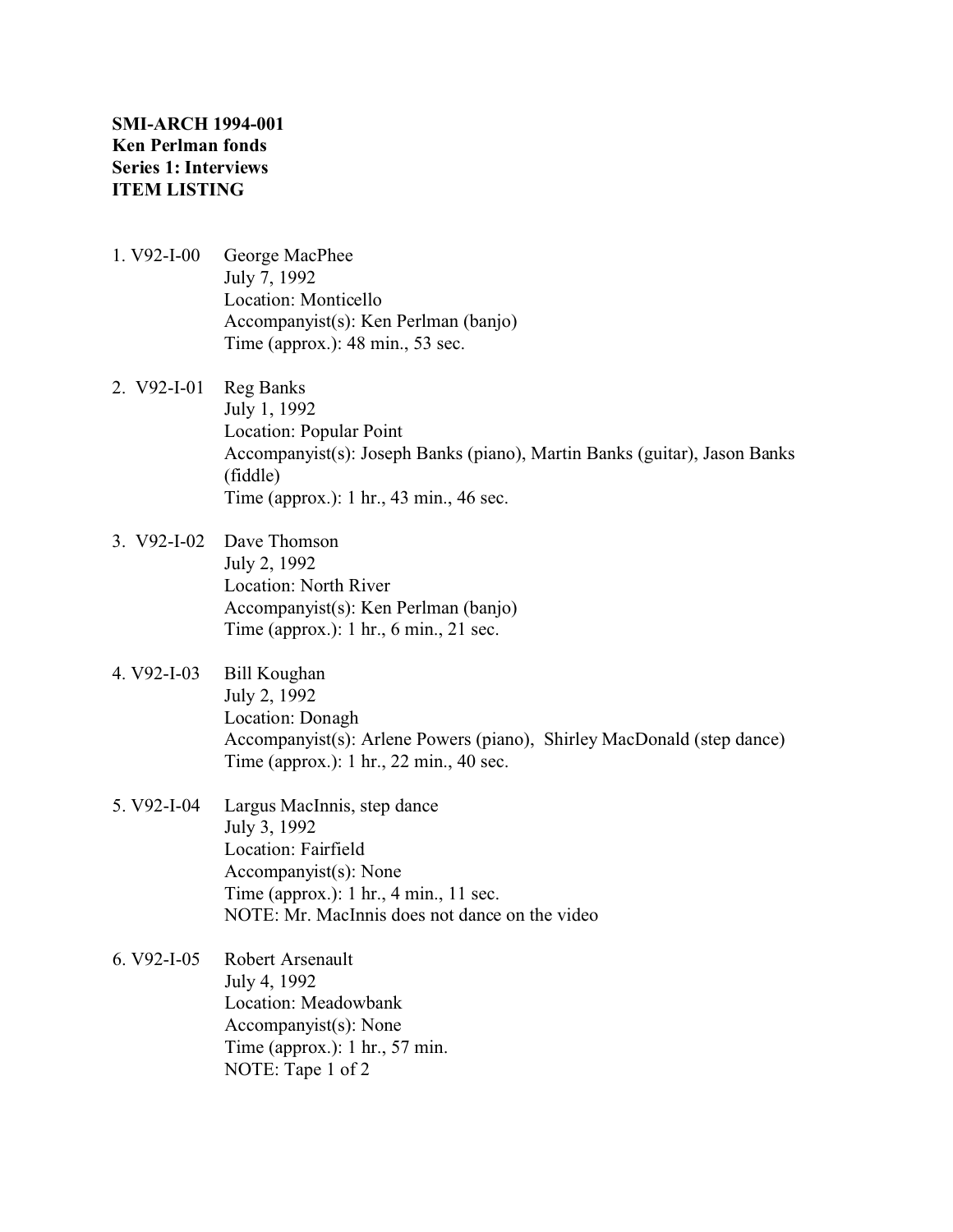- 7. V92-I-06 Robert Arsenault July 4, 1992 Location: Meadowbank Accompanyist(s): Ken Perlman (banjo) Time (approx.): 18 min., 34 sec. NOTE: Tape 2 of 2
- 10. V92-I-10 Archie Stewart July 8, 1992 Location: Milltown Cross Accompanyist(s): Chester MacSwain (guitar), Ken Perlman (banjo) Time (approx.): 1 hr., 56 min., 39 sec. NOTE: Tape 1 of 2
- 11. V92-I-11 Archie Stewart July 8, 1992 Location: Milltown Cross Accompanyist(s): Chester MacSwain (guitar), Ken Perlman (banjo) Time (approx.): 5 min., 52 sec. NOTE: Tape 2 of 2
- 12. V92-I-12 Teresa Wilson July 8, 1992 (Mislabeled as "July 15, 1992") Location: Monticello Accompanyist(s): Ken Perlman (banjo) Time (approx.): 2 hr., 1 min., 29 sec.
- 13. V92-I-13 Elmer Robinson

July 9, 1992 Location: Woodstock Accompanyist(s): Eldon MacCarther (guitar), Eddy Arsenault (fiddle), Frank O'Connor (fiddle), Warren Leard (fiddle), Ken Perlman (banjo) Time (approx.): 1 hr., 59 min., 37 sec. NOTE: Tape 1 of 2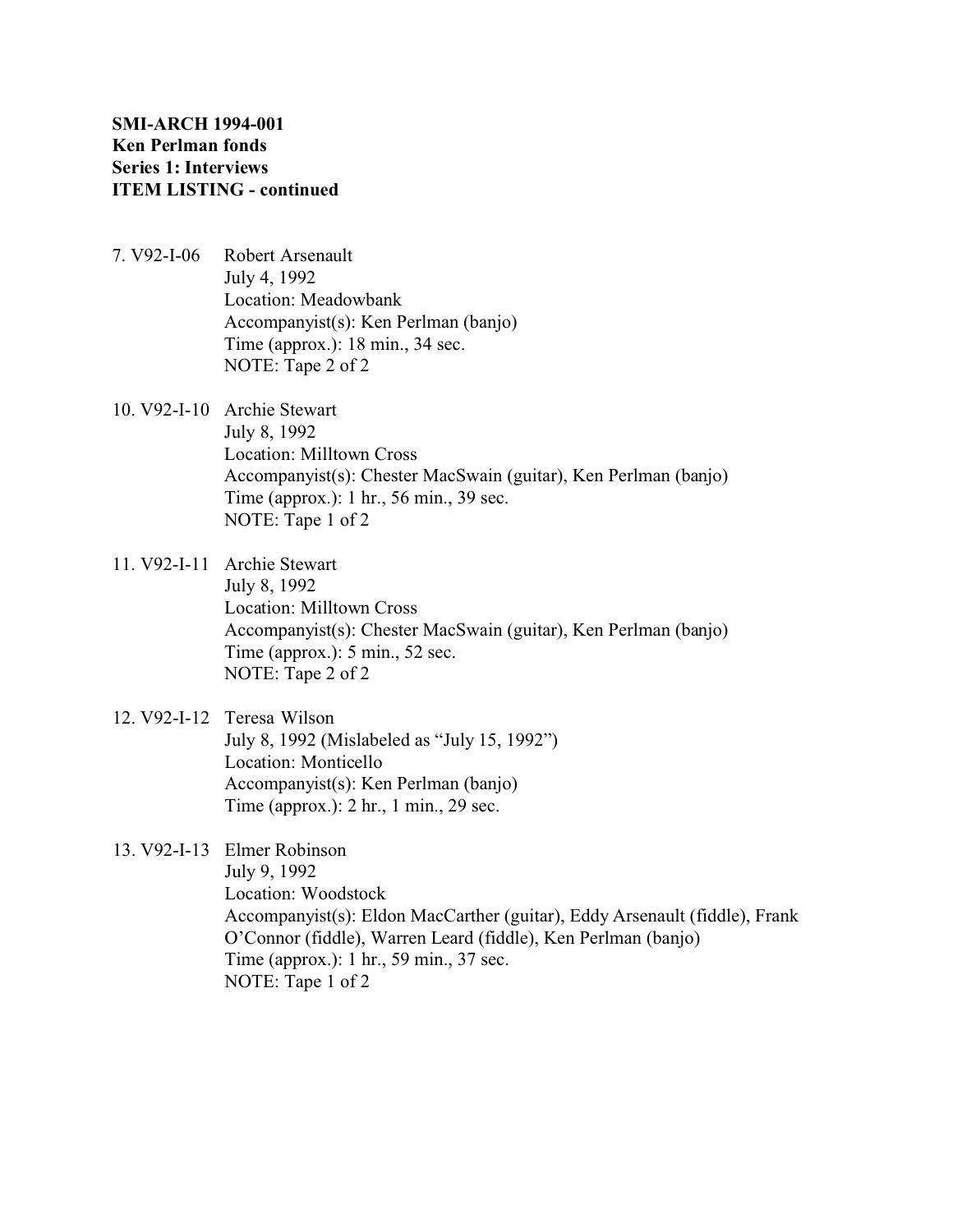- 14. V92-I-14 Elmer Robinson July 9, 1992 Location: Woodstock Accompanyist(s): Eldon MacCarther (guitar), Eddy Arsenault (fiddle), Frank O'Connor (guitar), Warren Leard (fiddle), Ken Perlman (banjo) Time (approx.): 15 min., 22 sec. NOTE: Tape 2 of 2
- 15. V92-I-15 Dennis Pitre (Labeled as "D. Pitre") July 9, 1992 Location: St. Felix Accompanyist(s): Vincent Doucette (guitar), Ken Perlman (banjo) Time (approx.): 2 hr., 2 min., 49 sec. NOTE: Tape 1 of 2
- 16. V92-I-16 Dennis Pitre (Mislabeled as "Denis Pitre") July 9, 1992 Location: St. Felix Accompanyist(s): Vincent Doucette (guitar), Ken Perlman (banjo) Time (approx.): 22 min., 51 sec. NOTE: Tape 2 of 2
- 28. V92-II-10 Joe Kearney (Mislabeled as "Joe Kearrey") July 20, 1992 Location: Sturgon Accompanyist(s): Gerard Murphy (guitar), Ken Perlman (banjo) Time (approx.): 1 hr., 18 min., 30 sec.
- 29. V92-II-11 Jimmy Halliday July 20, 1992 Location: Eldon (Halliday Point) Accompanyist(s): Eddie Martin (piano), Ken Perlman (banjo) Time (approx.): 1 hr., 37 min., 19 sec.

30. V92-II-12 Alvin Bernard July 21, 1992 Location: Long River Accompanyist(s): [Edwin Simmons] (guitar and fiddle), Ken Perlman (banjo) Time (approx.): 1 hr., 57 min., 7 sec.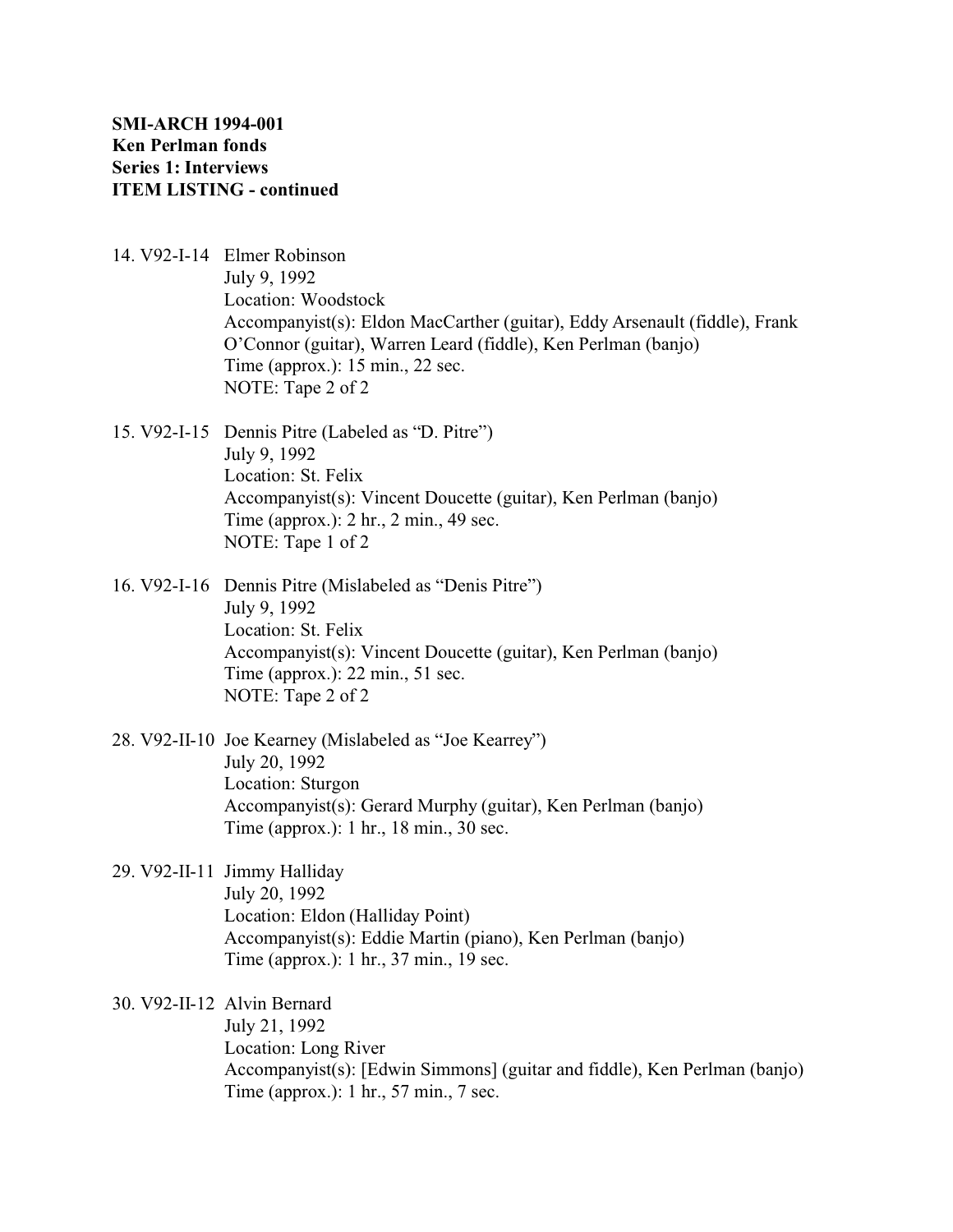- 31. V92-II-13 Louise Arsenault July 23, 1992 Location: Mont Carmel Accompanyist(s): Philippe LeBlanc (piano), Ken Perlman (banjo) Time (approx.): 1 hr., 55 min., 32 sec.
- 32. V92-II-14 Edward P. Arsenault July 23, 1992 Location: Wellington Accompanyist(s): Marie (Gallant) Arsenault (piano), Ken Perlman (banjo) Time (approx.): 1 hr., 54 min., 9 sec.
- 33. V92-II-15 Hugh Gotell July 24, 1992 Location: Mount Herbert (Mislabeled as "Bethel") Accompanyist(s): Ken Perlman (banjo) Time (approx.): 50 min., 15 sec.
- 34. V92-II-16 Leonard McDonald July 24, 1992 Location: Emyvale Accompanyist(s): Margaret MacKinnon (piano), Clair (Arsenault) McDonald (guitar) Time (approx.): 1 hr., 59 min.
- 35. V92-II-18 Johnny Joe Chaisson and [Foncey] Chaisson (Mislabeled as "Phonsey Chaisson") July 25, 1992 Location: Souris Accompanyist(s): Mary Chaisson (piano), Ken Perlman (banjo) Time (approx.): 2 hr., 26 sec.
- 41. V92-III-6 Gary Chipman August 3, 1992 Location: Monticello Accompanyist(s): Ken Perlman (banjo) Time (approx.): 1 hr., 31 min., 56 sec.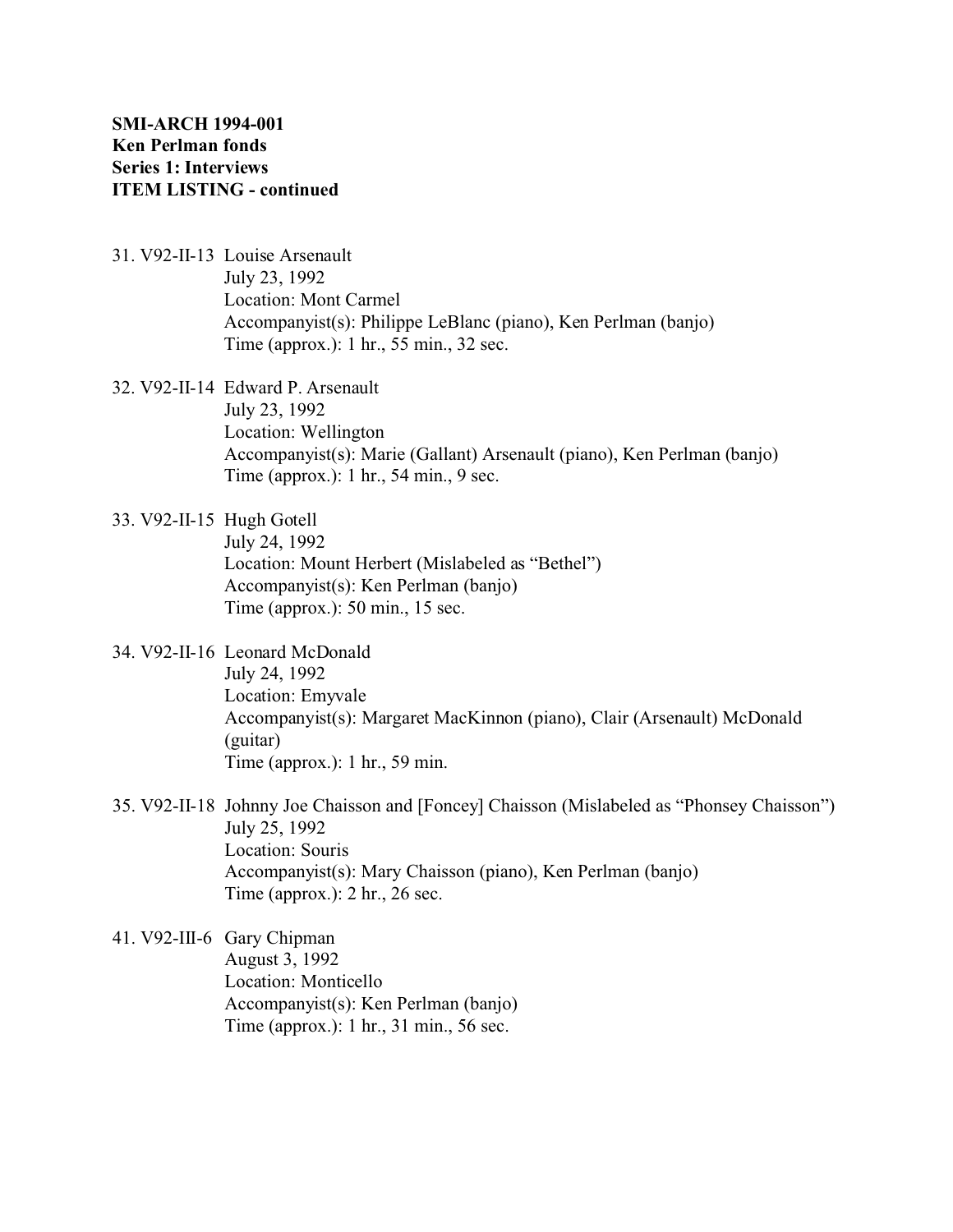- 42. V92-III-7 Wilfred Gotell August 3, 1992 Location: Georgetown Accompanyist(s): Kevin Gotell (piano), Ken Perlman (banjo) Time (approx.): 2 hr., 1 min., 55 sec.
- 43. V92-III-8 Zella [Zelie-Anne] (Arsenault) Poirier August 4, 1992 Location: St. Nicholas Accompanyist(s): Jacques Arsenault (guitar), Ken Perlman (banjo) Time (approx.): 1 hr., 53 min., 52 sec. NOTE: Tape 1 of 2
- 44. V92-III-9 Zella [Zelie-Anne] (Arsenault) Poirier August 4, 1992 Location: St. Nicholas Accompanyist(s): Jacques Arsenault (guitar), Ken Perlman (banjo) Time (approx.): 10 min., 39 sec. NOTE: Tape 2 of 2
- 45.V92-III-10 Eddy Arsenault August 4, 1992 Location: St. Chrysostom Accompanyist(s): [Armand Arsenault] (guitar), Unidentified man (flute), Ken Perlman (banjo) Time (approx.): 27 min., 11 sec. NOTE: Labeled "Tape 2 of 2" however Tape 1 is not in the collection

46.V92-III-12 Cosmas Sigsworth August 5, 1992 Location: Cardigan Accompanyist(s): Dot MacCauley (guitar), Ken Perlman (banjo) Time (approx.): 1 hr., 51 min., 36 sec.

47. V92-III-15 Stewart MacIntyre

August 6, 1992 Location: Charlottetown Accompanyist(s): Ken Perlman (banjo) Time (approx.): 1 hr., 34 min., 41 sec.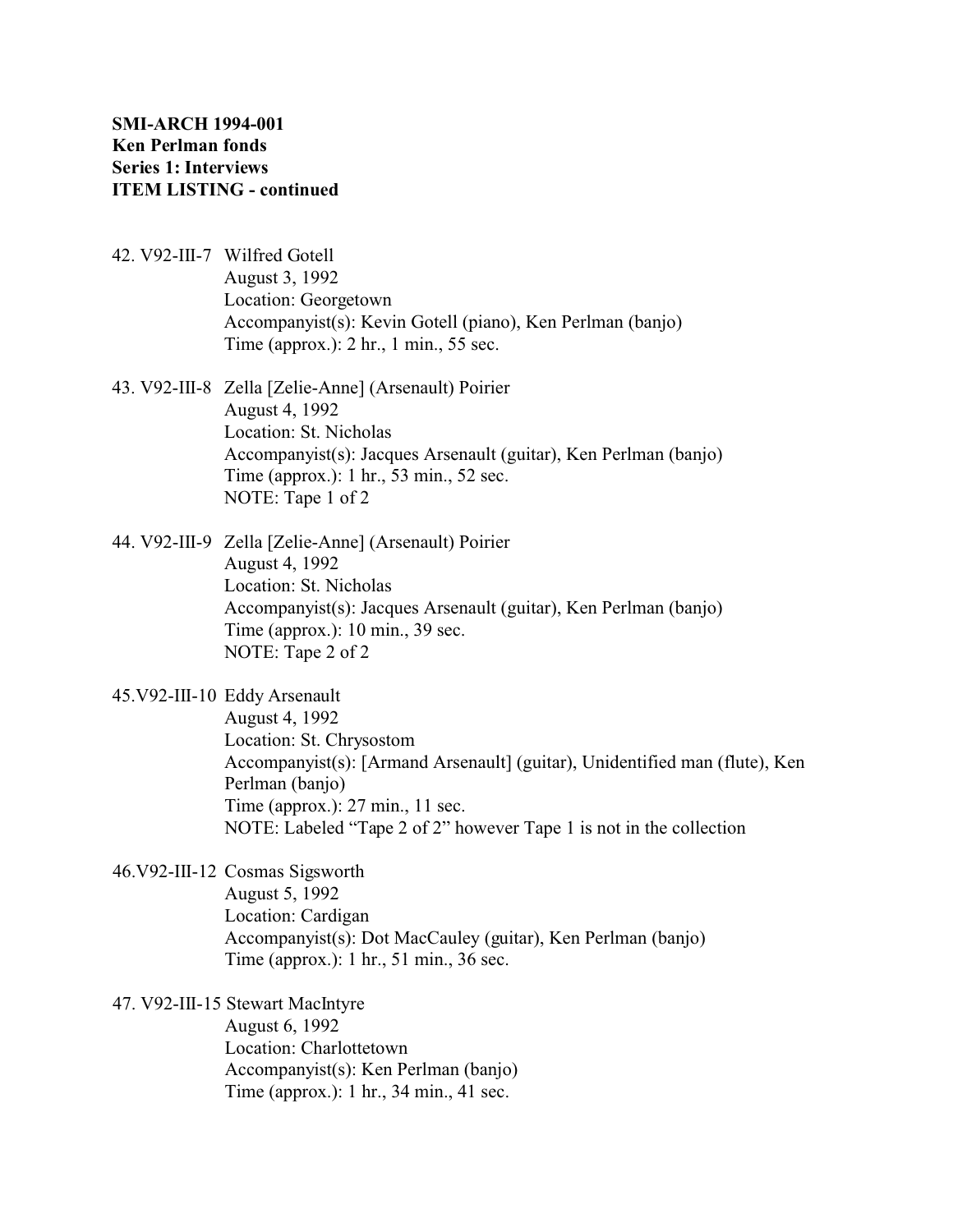48.V92-III-16 Joseph Doucette August 6, 1992 Location: DeBlois Accompanyist(s): Vincent Doucette (guitar), Ken Perlman (banjo) Time (approx.): 1 hr., 58 min., 8 sec.

49.V92-III-17 Elliot Wight August 8, 1992 Location: North River Accompanyist(s): Judy Lowe (piano), Ken Perlman (banjo) Time (approx.): 1 hr., 29 min., 7 sec.

50.V92-III-18 J. J. [Jeremy Jason] Chaisson August 9, 1992 Location: Bear River Accompanyist(s): Kevin Chaisson (piano), Cody Chaisson (step dance), Donna and Kenny Chaisson Time (approx.): 1 hr., 3 min., 53 sec.

51.V92-III-19 Johnny Morrisey August 9, 1992 Location: Vernon River Accompanyist(s): Margaret MacKinnon (piano), Ken Perlman (banjo) Time (approx.): 1 hr., 56 min., 45 sec.

- 52.V92-III-20 Clifford Wedge, voice and guitar August 10, 1992 Location: Miminegash Accompanyist(s): Ken Perlman (banjo) Time (approx.): 1 hr., 59 min., 22 sec. NOTE: Tape 1 of 2
- 53.V92-III-21 Clifford Wedge, voice and guitar August 10, 1992 Location: Miminegash Accompanyist(s): Ken Perlman (banjo) Time (approx.): 16 min., 48 sec. NOTE: Tape 2 of 2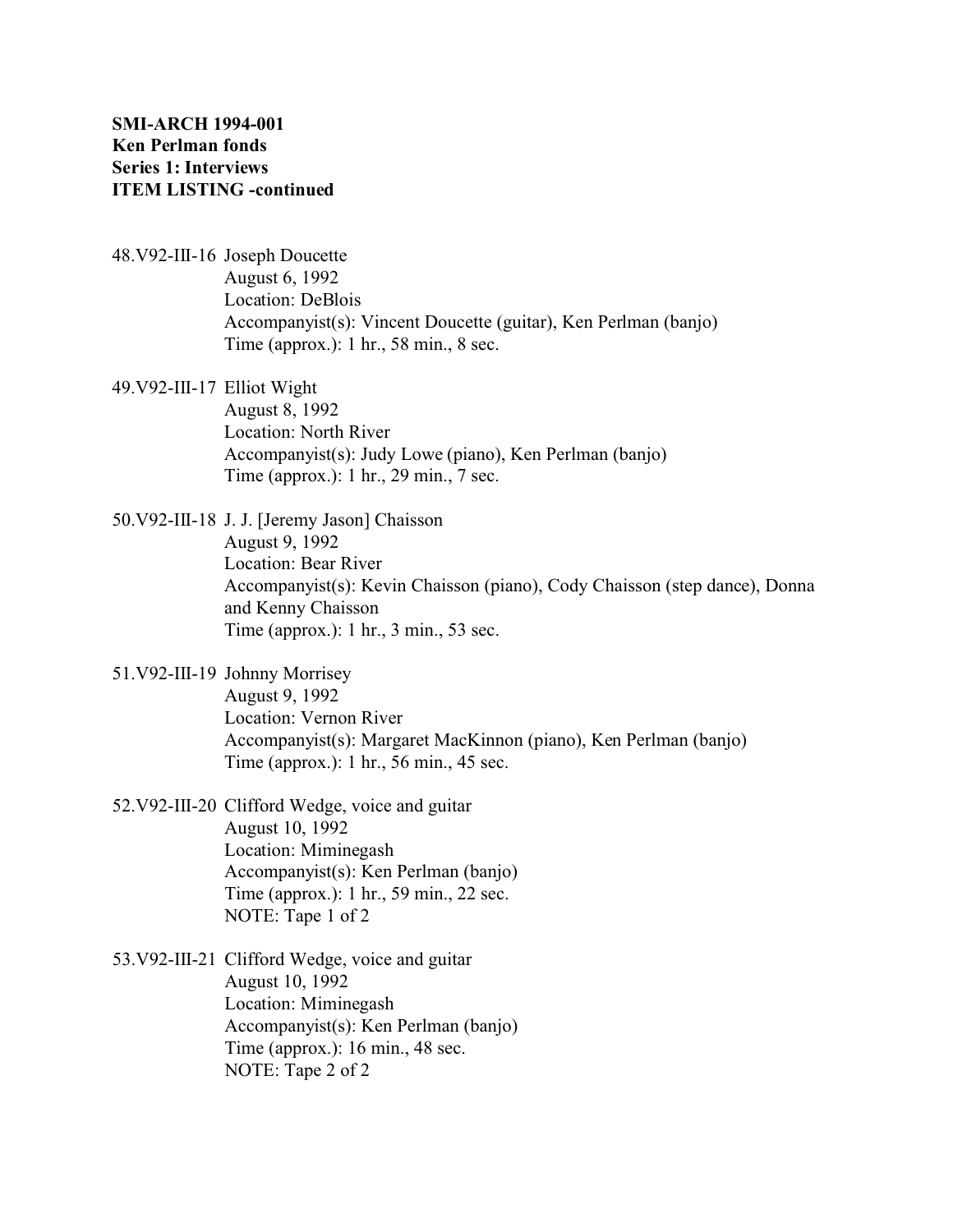54.V92-III-22 West Prince Fiddlers

August 10, 1992 (Mislabeled "August 19, 1992") Location: Alberton Accompanyist(s): Unidentified man (fiddle), Cyrus Gallant (piano), Dorothy Rogers (piano), Jack Arbings (mandolin), Lee Thompson (fiddle), George O'Connor (fiddle) Elmer Robinson (fiddle), Frank O'Connor (fiddle), Ken Perlman (banjo) Time (approx.): 1 hr., 40 min., 37 sec.

55. V92-IV-1 Jimmy O'Connor August 18, 1992 Location: Monticello Accompanyist(s): Dot MacCauley (guitar), Ken Perlman (banjo) Time (approx.): 1 hr., 58 min., 36 sec.

56. V92-IV-2 Joe MacDonald August 19, 1992 Location: St. Andrews Accompanyist(s): Heather Mary MacDonald (piano), Ken Perlman (banjo) Time (approx.): 1 hr., 46 min., 56 sec. NOTE: MacDonald mentions the names of some local Mi'kmaq fiddlers

- 57. V92-IV-3 Carl and Jackie Webster August 19, 1992 Location: Monticello Accompanyist(s): Donnie MacDonald (guitar), Ken Perlman (banjo) Time (approx.): 1 hr., 45 min., 55 sec.
- 58. V92-IV-4 Rita (MacDonald) Morrison, piano August 20, 1992 Location: Charlottetown Accompanyist(s): Ken Perlman (banjo) Time (approx.): 1 hr., 25 min., 7 sec.

59. V92-IV-5 Sidney Baglole August 20, 1992 Location: Freetown Accompanyist(s): Ken Perlman (banjo) Time (approx.): 1 hr., 59 min., 25 sec. NOTE: Tape 1 of 2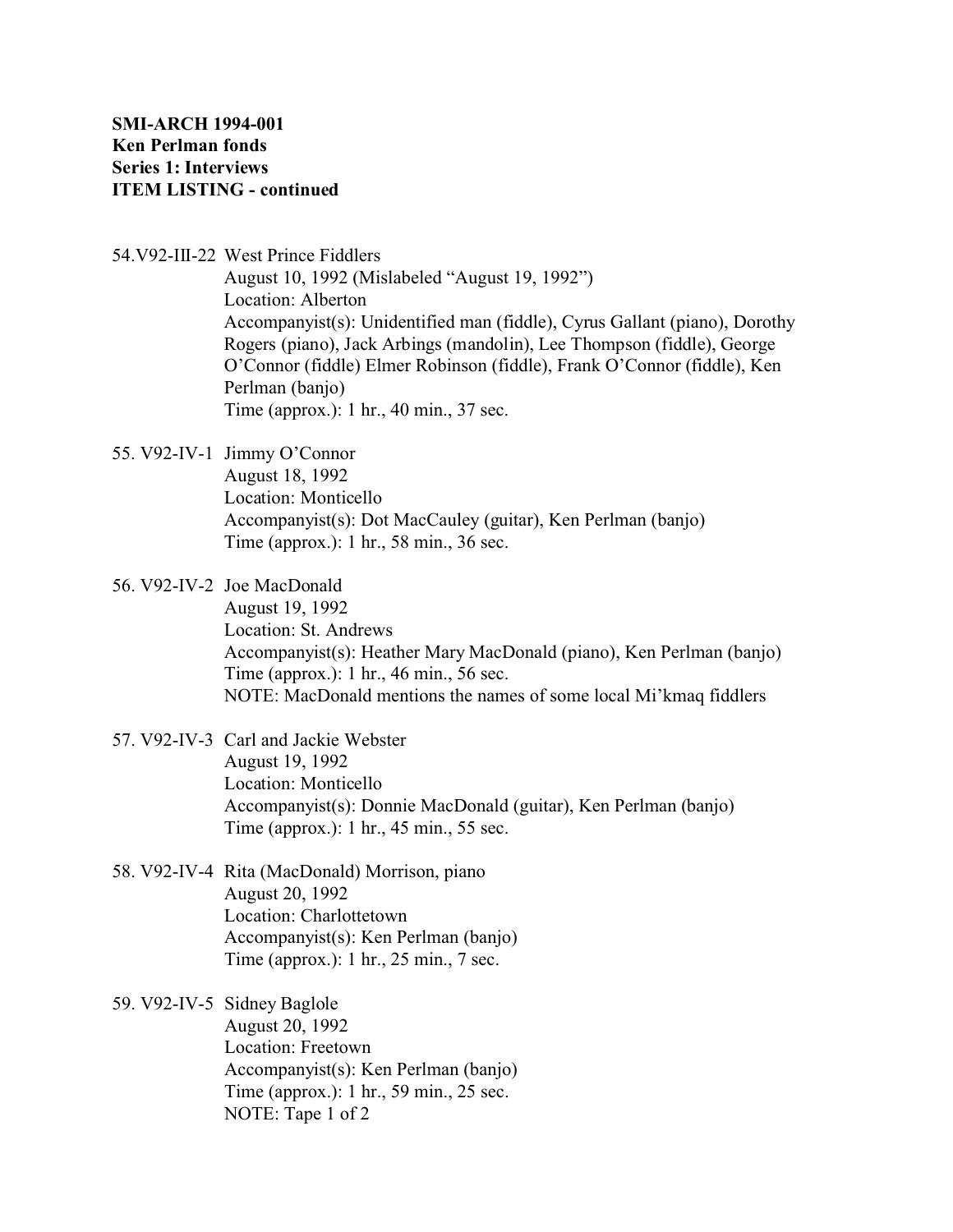- 60. V92-IV-6 Sidney Baglole August 20, 1992 Location: Freetown Accompanyist(s): Ken Perlman (banjo) Time (approx.): 36 min., 28 sec. NOTE: Tape 2 of 2
- 61. V92-IV-7 Danny MacLean August 21, 1992 Location: Eldon Accompanyist(s): Donny MacLean (guitar), Ken Perlman (banjo) Time (approx.): 1 hr., 59 min., 43 sec.
- 62. V92-IV-8 Merlin Quinn August 21, 1992 Location: Cardross Accompanyist(s): Ken Perlman (banjo) Time (approx.): 1 hr., 58 min., 44 sec.
- 63. V92-IV-9 Attwood O'Connor August 22, 1992 Location: Milltown Cross Accompanyist(s): Stanley Bruce (guitar), Ken Perlman (banjo) Time (approx.): 1 hr., 58 min., 44 sec. NOTE: Tape 1 of 2
- 64.V92-IV-10 Attwood O'Connor

August 22, 1992 Location: Milltown Cross Accompanyist(s): Stanley Bruce (guitar), Ken Perlman (banjo) Time (approx.): 45 min., 48 sec. NOTE: Tape 2 of 2

65.V92-IV-11 Harry Lecky and Wilf Silliker August 24, 1992

Location: Milburn Accompanyist(s): Florence Young (piano), Jerry McNally (guitar) Time (approx.): 1 hr., 56 min., 46 sec. NOTE: Tape 1 of 2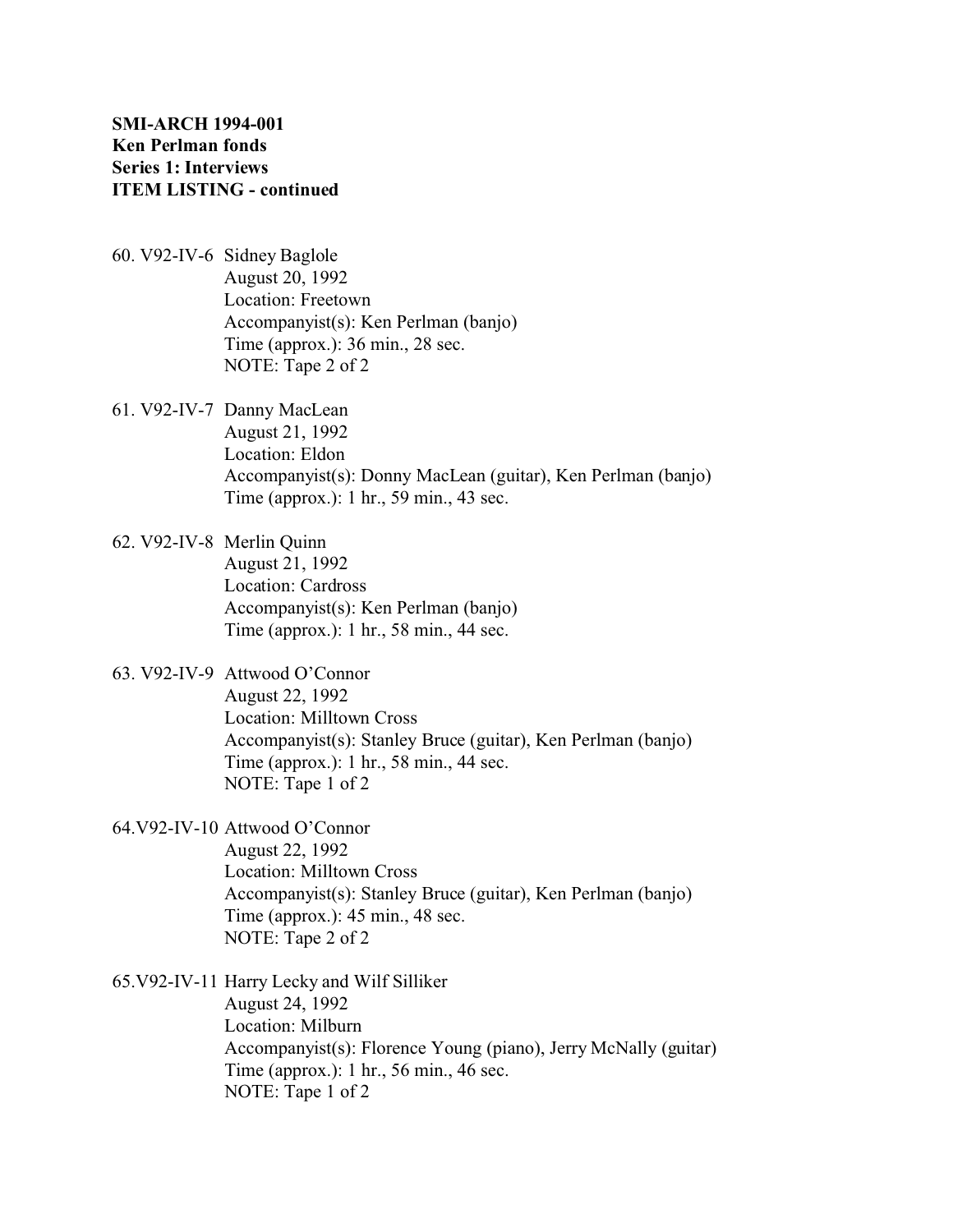66.V92-IV-12 Harry Lecky and Wilf Silliker August 24, 1992 Location: Milburn Accompanyist(s): Florence Young (piano), Jerry McNally (guitar), Ken Perlman (banjo) Time (approx.): 50 min., 2 sec. NOTE: Tape 2 of 2

67.V92-IV-13 Prince County Fiddlers (10 unidentified fiddlers) August 24, 1992 Location: Summerside Accompanyist(s): Unidentified man (piano), unidentified man (accordion) Time (approx.): 1 hr., 54 min., 10 sec. NOTE: Tape 1 of 2

68.V92-IV-14 Prince County Fiddlers (including Patty Lock, Jackie Davis, Ed Matthews, and Jim MacDougal) August 24, 1992 Location: Summerside Accompanyist(s): Unidentified Time (approx.): 7 min., 9 sec. NOTE: Tape 2 of 2

69.V92-IV-16 Marlene Gallant, step dance August 25, 1992 Location: Monticello Accompanyist(s): Hilda MacDonald (fiddle), George McPhee (fiddle), Ken Perlman (banjo) Time (approx.): 1 hr., 37 min., 56 sec.

70.V92-IV-19 Jenny (O'Hanley) McQuaid August 26, 1992 Location: Charlottetown Accompanyist(s): Ken Perlman (banjo) Time (approx.): 1 hr., 5 min., 56 sec.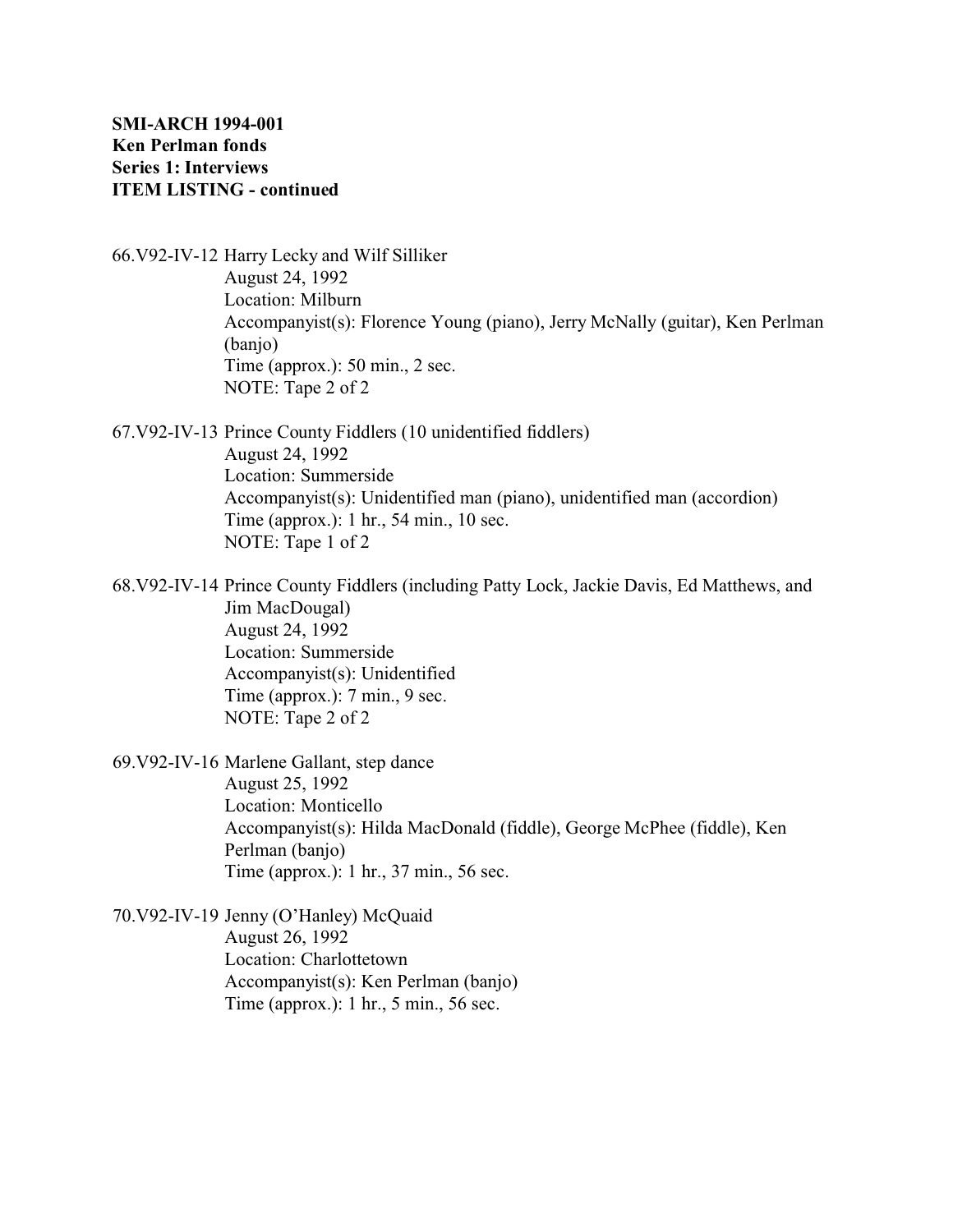- 71.V92-IV-20 Stephen Toole August 26, 1992 Location: Argyle Shore Accompanyist(s): Margaret MacKinnon (piano), Ken Perlman (banjo) Time (approx.): 1 hr., 45 min., 8 sec. 72. Archie Stewart
- August 9, 1991 (Mislabeled as "September 8, 1991") Location: Milltown Cross Accompanyist(s): Chester MacSwain (guitar), Ken Perlman (banjo) Time (approx.): 1 hr., 1 min., 40 sec.
- 73. Eddie [Eddy] Arsenault July 25, 1991 Location: Unidentified Accompanyist(s): Ken Perlman (banjo) Time (approx.): 1 hr., 14 min., 40 sec.
- 74. Jimmy Banks July 9, 1991 Location: Popular Point Accompanyist(s): Ken Perlman (banjo) Time (approx.): 1 hr., 1 min., 51 sec.
- 75. Attwood O'Connor July 24, 1991 Location: Milltown Cross Accompanyist(s): Stanley Bruce (guitar), Mac MacKinnon (mandolin) Time (approx.): 1 hr., 18 min., 40 sec.
- 76. Andrew Jones August 19, 1991 Location: Pleasant View Accompanyist(s): Ken Perlman (banjo) Time (approx.): 1 hr., 27 min., 54 sec.